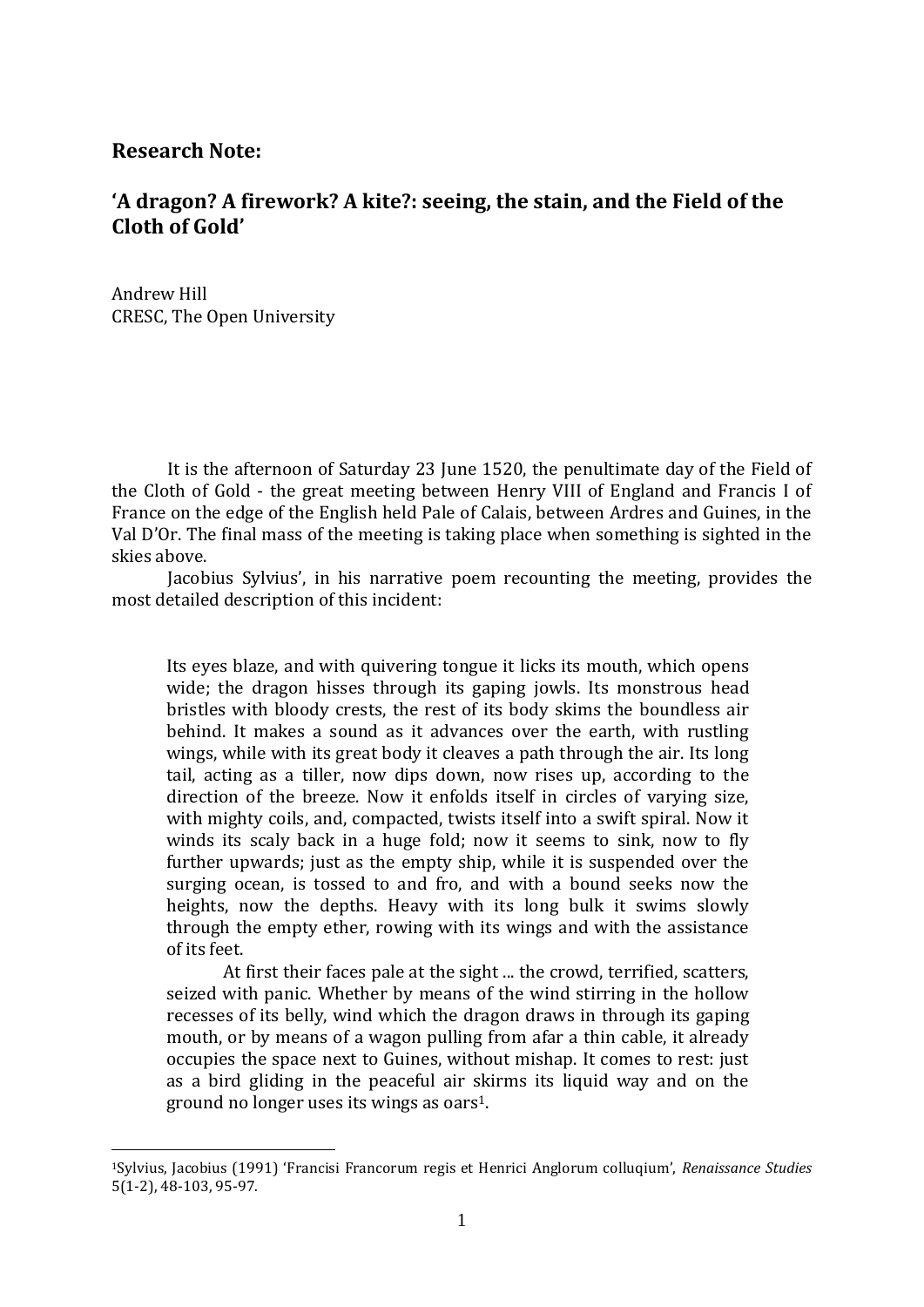What was it that had been seen? What was it that had struck such terror into the crowds assembled below?

Multiple claims were made at the time about what this thing might be and what its appearance was supposed to mean: that it was an actual dragon or similar beast such as a salamander; that it was a comet; that it was a sign, a portent as to what the meeting would give rise to; that it was a firework, or hot air balloon; or that as Sylvius declares, it was a kite.

The fascination with what this thing was has continued to the present, with claims that it was a firework, refuted with evidence that it must have indeed been a kite2. And while there is broad agreement that whatever it was that was seen was something that had been launched by the English, the reasons for its appearance at all, let alone at this moment, remain unclear. Was it intentional? Had it been an accident?

In this note I want to draw out the questions the appearance of this dragon raises for how the Field of the Cloth of Gold was seen and understood by the participants who assembled there, and for our later understandings of this extraordinary event.

My point of departure is the relationship of this dragon to the spectacle of the Field of the Cloth of Gold and the centrality of the role spectacle and display played in the conduct of contemporary diplomacy.

The event had been Cardinal Wolsey's idea, acting on behalf of both Henry and Francis. At once a diplomatic encounter, a co-celebration of the reigns of the two Kings and a declaration of their love for one another, its aim was to herald a new era of peace and accord between England and France after years of war and mutual suspicion.

From the 5 to 24 June the two Kings, accompanied by hundreds of their nobles, came together at this 'neutral' site on the boundaries of their territories to talk, feast, joust and dance. The sheer number of the hundreds of tents and pavilions used to house both sides was to strike observers as wondrous. Not only did the scale of the meeting stagger though, these tents and pavilions included structures so marvellous and fantastical they drew the awe of observers from across Europe. Even by the standards of contemporary diplomacy it is clear this event was something extraordinary.

The guiding aim of the vast resources and energy devoted by both sides to the spectacular dimensions of the meeting was the desire to create a vision of harmony and accord between England and France, which would herald a new era of peace between the two countries. This desire was married with a fundamental tenet of contemporary diplomacy, to assert the magnificence of the regimes involved. Extensive planning and preparation went into attempting to ensure this vision of peace could be sustained across the course of the meeting, in the face of the history of enmity between the two powers and the obsession with questions of precedence and prestige in contemporary diplomatic relations. To this end negotiations ranged over such fundamentals as where the meeting should be held, to the details of the initial encounter between the two

<u>.</u>

<sup>2</sup> Stephen Bamforth (http://www.nottingham.ac.uk/modern-languages/staff/stephen.bamforth) takes issue with the claim made in 'The Seven Ages of Britain - Age of Power', 30 September, 2010, BBC4, that this was a firework, rather than a kite.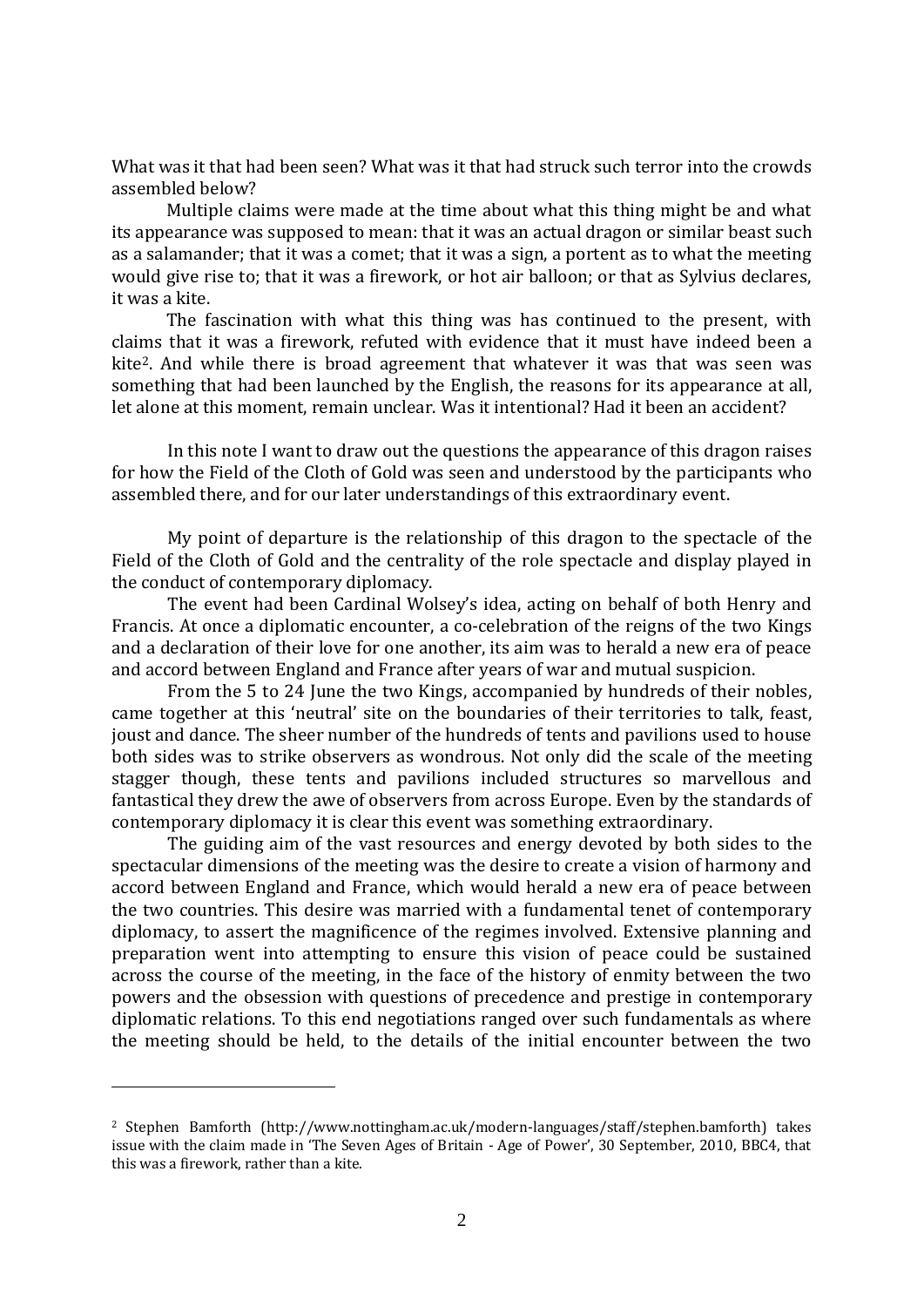Kings, and the specifics of the myriad rituals and ceremonies that were to occur across the course of the meeting.

At the same time the awareness of the significance of the visibility of what took place at the Field of the Cloth of Gold is evident in the careful stage management of myriad aspects of the meeting, from the jousting and games to the banquets and festivities to more formal ceremonies. (Although precisely who should have access to see what varied between specific elements of the meeting). As Shakespeare has the Duke of Norfolk declare, in the discussion of the Field of the Cloth of Gold he opens *King Henry VIII* with, here 'order gave each thing view'<sup>3</sup>. But this is evident in more unlikely ways as well, as in the case of the structure that was almost universally regarded as the most impressive at the meeting - Henry's principal residence, 'the English Palace' - that was opened up to guided tours that it seems almost anyone could take part in.

The appearance of this dragon doesn't fit with these ambitions though. It introduces an element into this carefully ordered spectacle that's unintended, that shouldn't it seems be there. That people weren't expecting and didn't know how to make sense of. Indeed, as Sylvius's account makes clear, this dragon constituted a presence that generated considerable panic, unease and alarm amongst the participants and observers gathered below - the affective opposites of the peace and accord the meeting was intended to enact. And in so doing - and in demonstrating how something as slight and fleeting, as stray and random as this dragon could serve to disrupt the spectacle of the meeting - the appearance of this dragon draws attention to the profound limits and fragility of this spectacle.

The capacity of this dragon to disrupt the spectacle of the meeting is evident not just in Sylvius' poem though. It's rendered visible in the painting, *The Field of the Cloth of Gold,* that hangs in Hampton Court Palace, that provides perhaps the best known and most detailed visual depiction of the meeting, and which provides the only (extant) visualisation of the appearance of this dragon4.



<sup>3</sup> *King Henry VIII* 1.1.43-44.

 $4$  Both the artist(s) and the year of production are uncertain, but this painting may be a late sixteenth century copy of an earlier fresco from the 1530s. See Roy Strong (1995) *The Tudor and Stuart Monarchy: pagentry, painting and iconography: volume I',* London, Boydell, 24.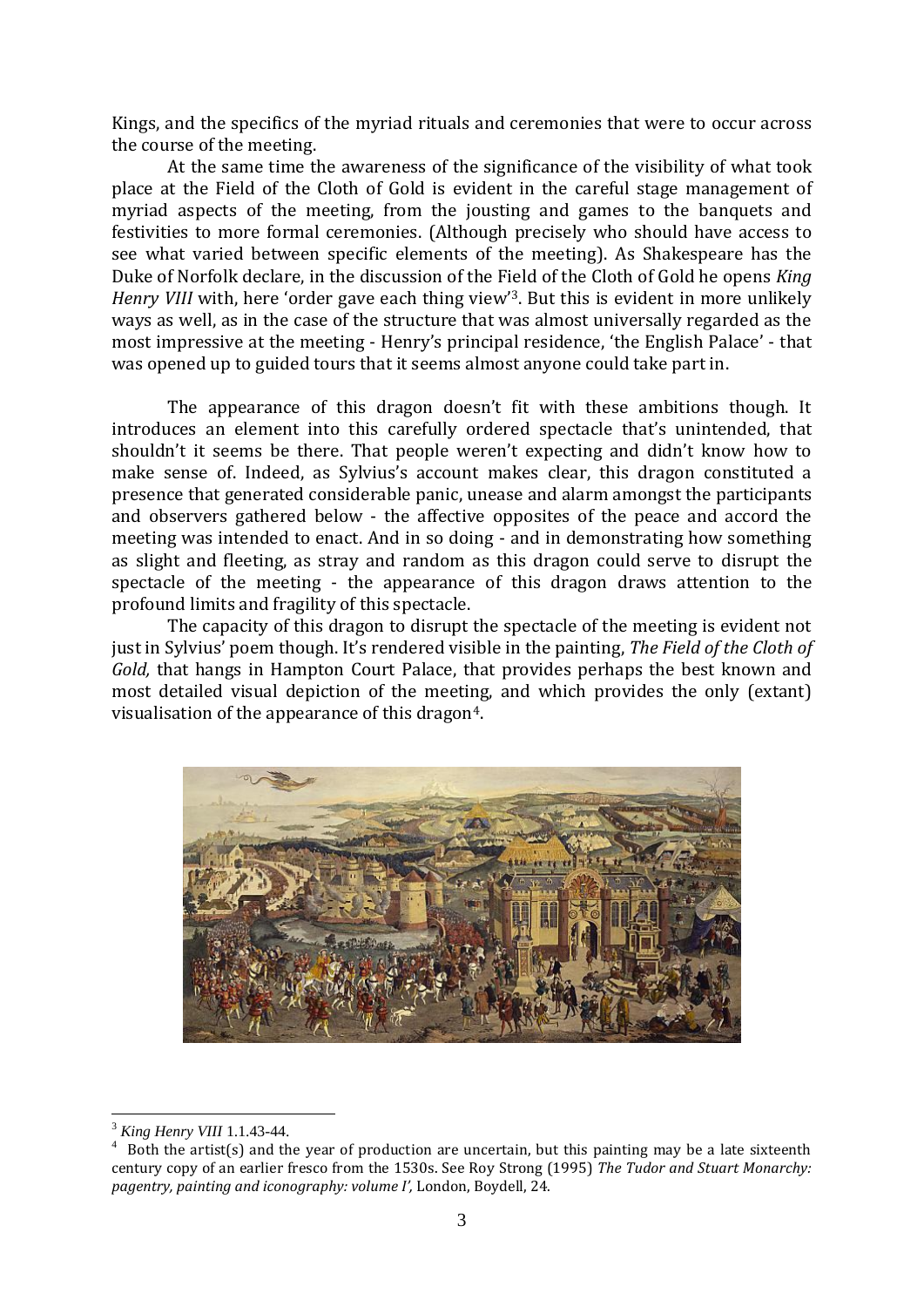This work draws together a number of key elements of the meeting, including, the arrival of Henry (on horseback) accompanied by his nobles and their vast retinue; the English Palace (in the mid-right); the much anticipated, initial interview and embrace between Henry and Francis (top centre, in a tent made from cloth of gold); and the jousting and games that occupied so much of the meeting (top right). And alongside these aspects of the meeting, prominent in the top left hand corner of the painting, is the dragon.

While this painting offers an idealised, highly stylised portrayal of the meeting, it was produced with the intention of providing a record of the Field of the Cloth of Gold, and it's been interrogated in terms of its verisimilitude and its value as a source for understanding the meeting5. The presence of this dragon provokes the question, what is this otherworldly beast doing here? Why's it been included? What's going on? If we're supposed to accept that a dragon really did appear in the skies above, how much veracity should we attach to what's seen elsewhere in this work? And this in turn raises the question: what then was really seen at the meeting?

In constituting an element that doesn't seem to fit with what's seen elsewhere in this painting - or at the meeting itself - this dragon can be said to constitute what Lacan calls a 'blot' or 'stain', that obscure, disruptive element in the field of the visible, that forces us to question the nature of what's seen there6. In so doing this dragon performs a dual function. It functions as an emblem or metonym for - and serves to draw our attention towards - a series of other disruptions to and ruptures in the intended spectacle of the meeting that have otherwise been overlooked or marginalised in accounts and depictions of the Field of the Cloth of Gold, including in Sylvius' poem and the Hampton Court painting. But it also raises questions about the status of seeing as an epistemological device and how what's seen is understood and made sense of.

 In terms of disruptions to the spectacle of the meeting, I want to highlight three instances of the way this occurred.

Firstly, there is the weather. Sylvius' account of the meeting attempts to portray it as blessed by continuous good weather. Yet in a series of other narratives, storms and high winds are identified as presenting a significant source of interference to the meeting. These resulted in Francis's principal pavilion having to be taken down after only four days - the sense of injustice and anger at the way this added to the structure being eclipsed by the English Palace isn't clear. In addition, the Bishop of Rochester, in a sermon highly critical of the Field of the Cloth of Gold, drew attention to the dust storms that bedevilled the meeting and served, he claimed, to obscure the observer's view of what was taking place, to the extent that for significant portions of the meeting, 'scantly one myghet se another'. (And at the same time the appearance of this poor weather was taken as a portent of something greater. As Hall recounts in his *Chronicles*, on 18 June storms resulted in none of the planned festivities being able to be take place on that day which saw a 'hideous tempest' that 'some said ... was a very pronosticacion of trouble & hatred to come between the two princes'7).

<sup>5</sup> As SydneyAnglo has done (1966) 'The Hampton Court painting of the Field of the Cloth of Gold', *The Antiquaries Journal*, 46 (2) 287-307.

<sup>6</sup> That's introduced in Jacques Lacan *Seminar X: Anxiety* (1962-3), unpublished, translated by Cormac Gallagher.

<sup>7</sup> Hall, Edward (1809) *The Union of the Two Noble and Illustrate Families of Lancastre and Yorke.* London, 616. In the light of these observations it's worth noting Strong's comments on the shift towards indoor spectacles that came to pre-dominate towards the end of the sixteenth century, 'where visual effects can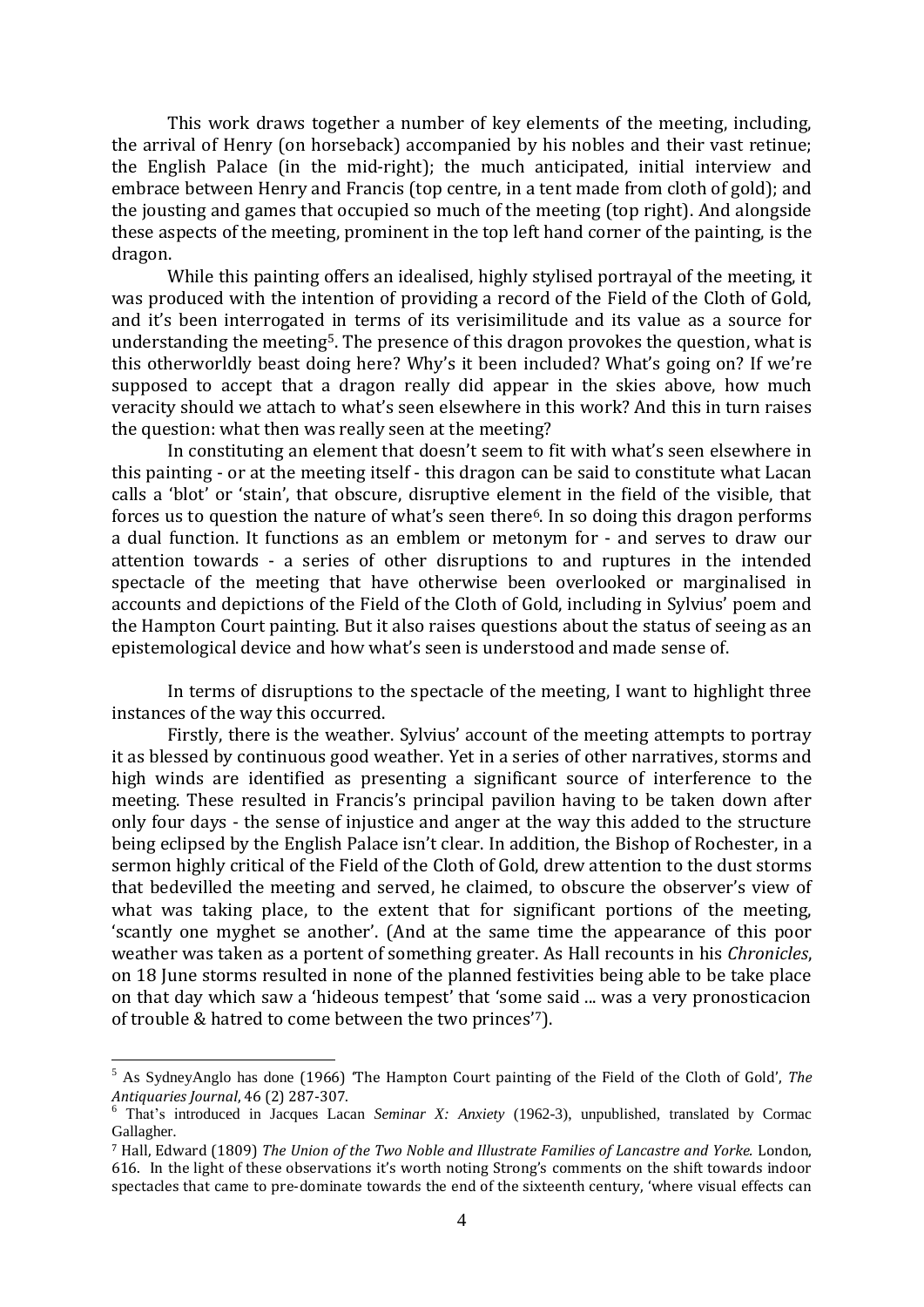Secondly, there is the presence at the meeting of the crowds who flocked from the surrounding countryside. The, in the words of Hall, 'vacaboundes, plowmen, labourers & of the bragery, wagoners & beggers' that assembled there and 'for drunkenness lay in routes and heapes'8, and whose dishevelled presence, as Hall suggests, served to disrupt the vision of co-magnificence the meeting was intended to enact. And it's worth considering how the presence of these figures might be read as emblematic of the broader populace of France, and indeed England, and the challenge the awareness of the material conditions of the broader populations of the two countries makes to the image of magnificence the two powers sought to project at the Field of the Cloth of Gold.

Thirdly, there is the long history of tensions and rivalries between England and France, which the meeting was intended as heralding an end to. It's perhaps not surprising that these rivalries found their way into the spectacle of the meeting, as evident in the air of intense competition - that contemporary observers were all too aware of - over whether Henry or Francis' principal pavilion was the more impressive. And yet, the meeting seems to have passed off without these tensions being directly articulated, except that is for one notable incident. On Wednesday 13 June, after a wrestling match between English and French teams - that the French had been victorious in - Henry challenges Francis to wrestle him, initiating a confrontation between the two monarchs which had been carefully avoided in the games up to that point. Francis gave Henry 'un tour de Bretagne', throwing him to the ground in a spectacular fall which left Henry bitter and humiliated9. Michelet attaches considerable significance to 'this trivial yet fatal event', which he saw as having 'incalculable consequences' for Anglo-French relations, in both the short and longer term10. Even if Michelet's diagnosis appears somewhat sweeping it's clear this incident marked a break or rupture in the vision of peace so much effort had been expended upon achieving, bringing to the fore, in the very direct and hugely symbolic form of a physical confrontation between the two Kings, the tensions the spectacle of the meeting had been directed towards negating and containing.

In thinking about how the presence of this dragon serves to invoke this series of disruptions it's worth considering the extent to which the uncertainty about what this dragon was and what it signified allowed it to appear in accounts of the meeting that seek to idealise what took place there - such as Sylvius' narrative and the Hampton Court painting - when these other, more direct disruptions to the spectacle of the meeting don't appear there.

But there's another sense in which the appearance of this dragon serves to raise questions about how the meeting was seen and understood by the participants and observers assembled there. This is in regard to the status of seeing as an epistemological device, of how what's seen is understood and the type of knowledge seeing gives rise to. And it's the way in which this dragon performs this double function,

be more easily controlled, where the eyes of the spectator can be almost forced to look at things in a certain way'. See Strong, Roy (1973) *Splendours at Court: Renaissance Spectacle and Illusion.* London, Weidenfeld and Nicolson, 73.

<sup>8</sup> Hall, 620.

<sup>9</sup> Anglo, Sydney (1997) *Spectacle, Pageantry and Early Tudor Policy.* Oxford, Clarendon*,* 154.

<sup>10</sup> Russell, Jocelyne (1969) *The Field of the Cloth of Gold: men and manners in 1520.* London, Routledge and Kegan Paul, 132.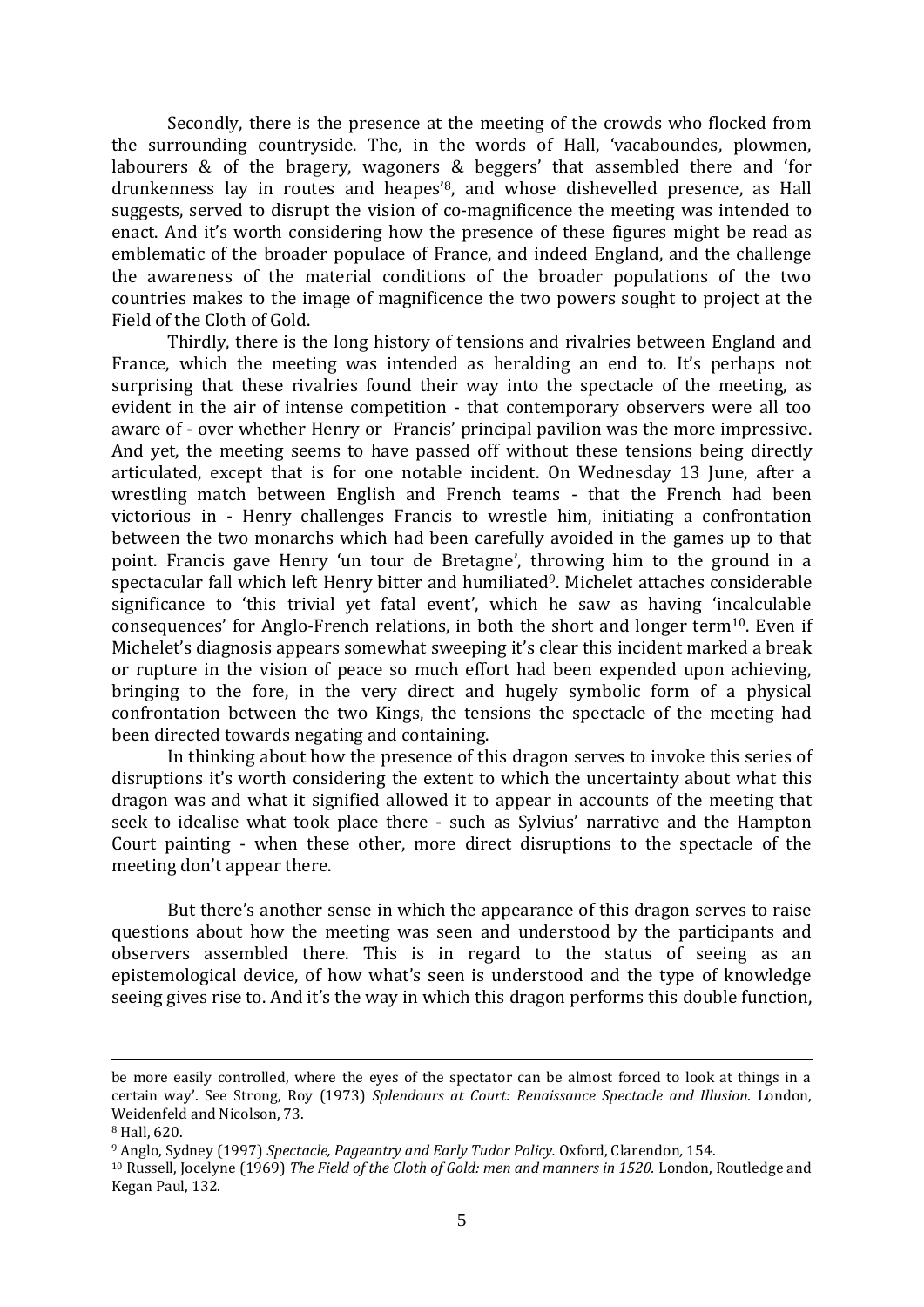of invoking both the disruptions to this spectacle and these epistemological concerns, that positions it as so revealing about the Field of the Cloth of Gold.

As indicated above, the appearance of this dragon provoked - and still does provoke - debate about precisely what it was that was seen, and how the appearance of whatever it was that was seen should be made sense of. In so doing its appearance foregrounds questions about the status of seeing as a means of understanding the world that were already prominent in contemporary discourses about vision, and which were to reach their apogee in the following century. As Stuart Clarke traces in *Vanities of the Eye* these uncertainties emanated from a number of sources: from philosophy (most radically in the guise of a neo-Pyrrhonian ultra-scepticism); religion (including the devil's facilities as an illusionist); discourses on melancholia and mental health; debates about the existence of ghosts; in how dreams were understood; and from questions raised by the science of optics<sup>11</sup>.

When applied to the Field of the Cloth of Gold these doubts and concerns serve to raise deep seated questions around the terms in which the spectacle of the meeting was encountered, visually, by the participants gathered there, including: how they made sense of what they saw; how much this conformed to the intended aims of the meeting; and whether the meeting wasn't regarded as anything more than a fabulous, fantastical mirage, a feast for the senses that existed for this sequence of days and then was gone.

In broaching these questions it's worth considering how this dragon might be configured as a type of anamorphic image - of that kind that attracted such interest from the sixteenth to the eighteenth centuries - that in its distorted form confronts the observer with the very question of what it is they see. In the Hampton Court painting this dragon is pictured unfurled. Yet as it twists and turns in the sky, as it in Sylvius' words 'enfolds itself in circles of varying size, with mighty coils, and compacted, twists itself into a spiral', and as the observers below try to work out what it is they are seeing and what it's supposed to signify, this dragon assumes the profile of just such an anamorphic device.

A dragon? A comet? A firework? A kite? One of these things perhaps, but something else as well - a portent. For in invoking the limits, fragilities and instability of the spectacular dimensions of the meeting, this dragon portends the all too rapid collapse of the vision of peace and accord the Field of the Cloth of Gold was intended to enact.

Almost immediately after the meeting had taken place the French began to fortify the village of Ardres - the base of their camp at the Field of the Cloth of Gold, on the borders of the English Pale - with the very timber that had been used to construct their pavilions. Wolsey's complaint (in August of 1520) resulted in this work coming to a halt. But by 1522 Henry had joined Charles V's alliance against Francis, and England and France were at war again. What had the Field of the Cloth of Gold been beyond a gigantic exercise in the folly of believing in what's seen?

<sup>&</sup>lt;sup>11</sup> Clark, Stuart (2007) *Vanities of the eye: vision in early modern European culture.* Oxford, Oxford University Press.